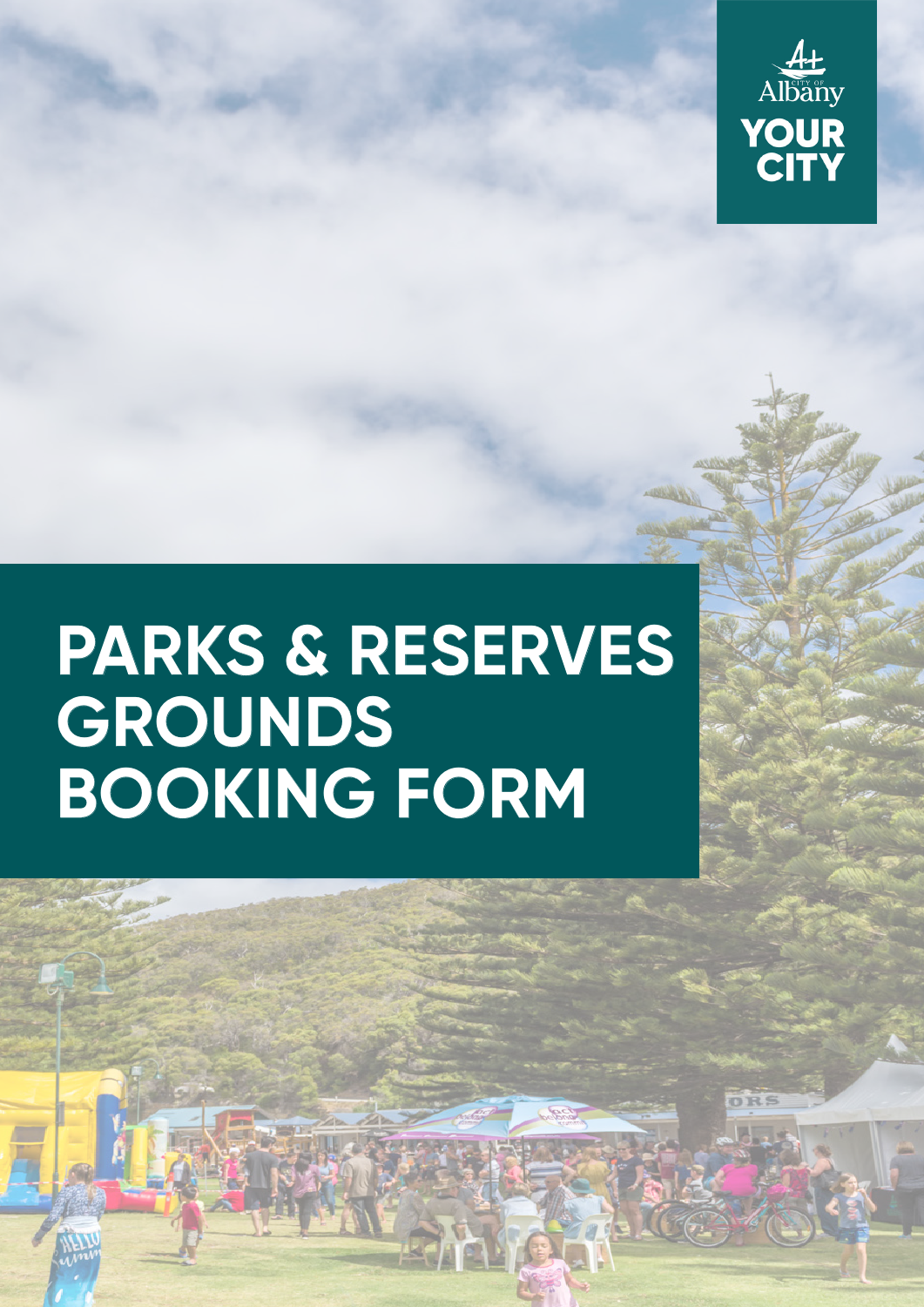**Within the City of Albany there are many attractive parks and reserves for public use. This form will enable you to request a booking for these areas.** 

**If you are planning a wedding or an activity such as a meeting, school excursion, function or simply an informal get-together at a City of Albany venue, please ensure that you complete this form.** 

**By booking a venue, the City of Albany can ensure that the location is not double-booked and that routine maintenance of park grounds is not in progress. It also ensures that the City's Reserves and Ranger teams are aware your event is taking place.** 

| <b>CONTACT DETAILS</b>                                                                               |                  |
|------------------------------------------------------------------------------------------------------|------------------|
| Name of organiser:                                                                                   |                  |
| Organisation name (if applicable):                                                                   |                  |
| Contact number:                                                                                      |                  |
| Email address:                                                                                       |                  |
| Address details:                                                                                     |                  |
| <b>BOOKING DETAILS</b>                                                                               |                  |
| Activity/ event title:                                                                               |                  |
| Detailed activity description:                                                                       |                  |
| Booking date:                                                                                        |                  |
| Actual event duration including bump in and<br>bump out times:                                       |                  |
| Anticipated attendance:                                                                              |                  |
| Is this a wedding?                                                                                   | Yes<br><b>No</b> |
| Will you install temporary structures? (i.e.<br>marquees, flags etc.?) If so, please supply details: |                  |